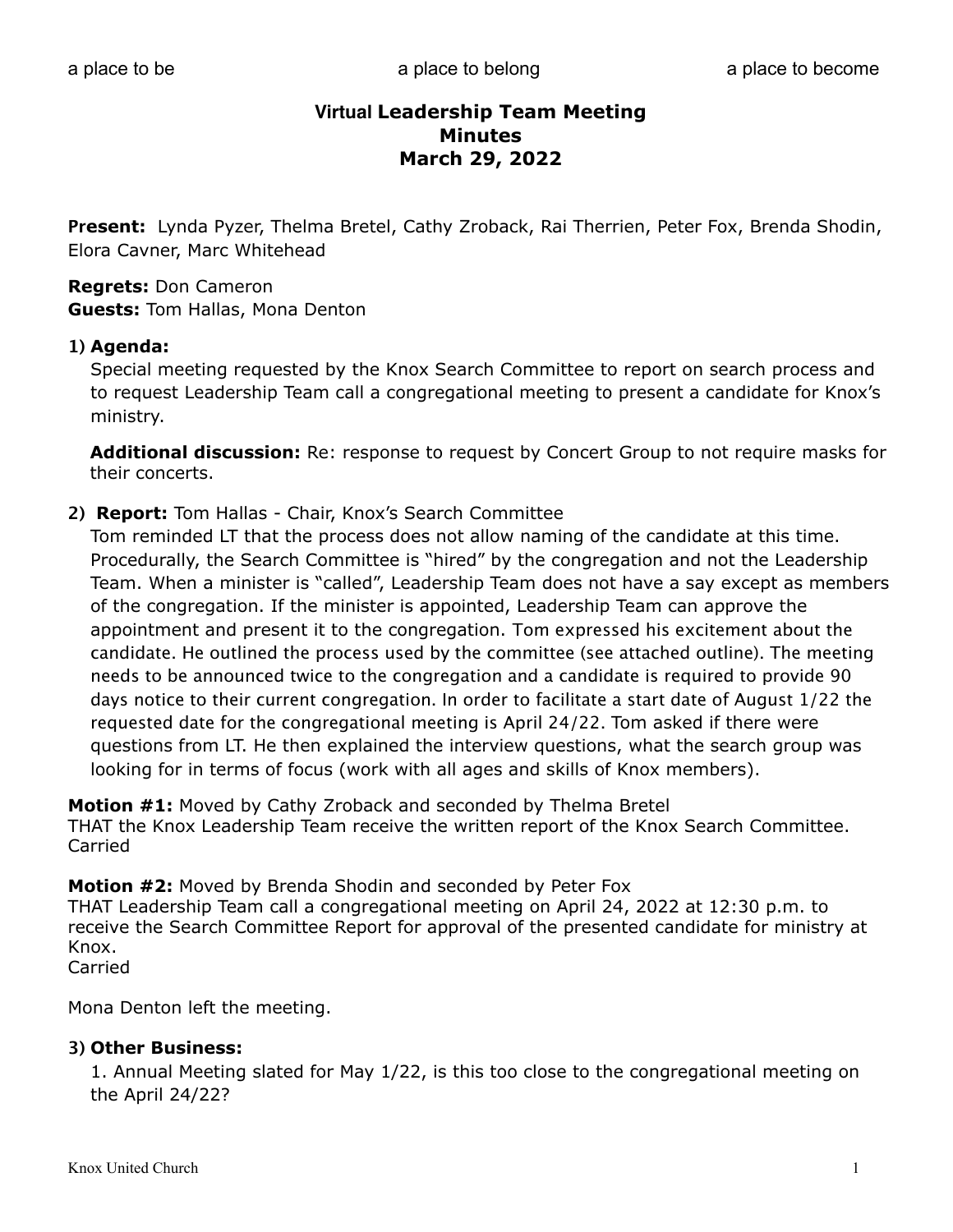# **Virtual Leadership Team Meeting Minutes March 29, 2022**

 LT decided to carry on with this date as Marc Whitehead had arranged his time already. As well, we should get our budget approved.

 That date and the time between our service and the meeting would be a good time to discuss preparations needed to welcome a new minister.

 The UCW is not prepared to cater lunch. Discussion was to ask people to bring a bag lunch but this can be discussed at a future meeting.

 A suggestion that members of LT each take a piece of the service was made. Peter Fox offered to do scripture. Further serious plans were not made.

 2. Masks for Festival and Concerts: Len Mark has requested that masks NOT be required in Knox for Festival functions April 19 & 20 or for a subsequent community concert on May 4/22. Discussion yielded the decision that functions at Knox, but not related to Knox would encourage the use of masks but NOT require them. Each user group can set their own choice. Knox functions/events and worship still requires wearing of masks. Mark Whitehead suggested it would be wise to advise the congregation of this to avoid mixed messages among congregants.

Lynda Pyzer took this opportunity to thank and commend the Worship Team for the monumental task of covering worship so adequately in the absence of a minister over this last year, and to Marc Whitehead for being our guide.

#### **4) Adjournment:**

Date of next meeting – April 19/22 at 7:00 p.m. on ZOOM

**5) Closing Prayer** – Lead by Marc Whitehead

 $\overline{\mathcal{U}}$ 

Signature of Chair Signature of Secretary

# **Motions:**

**Motion #1:** Moved by Cathy Zroback and seconded by Thelma Bretel

THAT the Knox Leadership Team receive the written report of the Knox Search Committee. Carried

**Motion #2:** Moved by Brenda Shodin and seconded by Peter Fox

THAT Leadership Team call a congregational meeting on April 24, 2022 at 12:30 p.m. to receive the Search Committee Report for approval of the presented candidate for ministry at Knox.

Carried